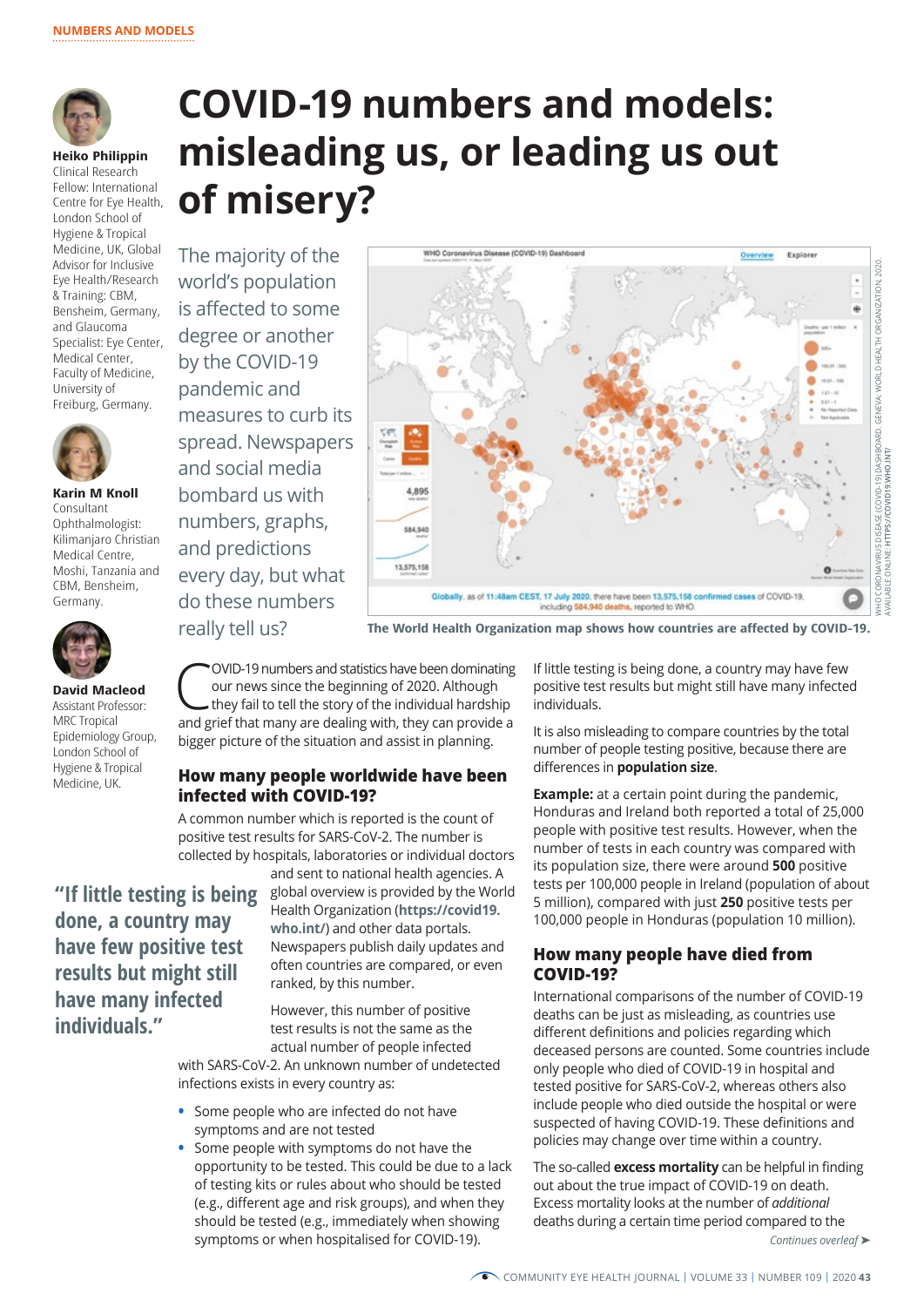average number of deaths in the same period in previous years. Additional deaths may be directly attributed to COVID-19, but also indirectly if people with other conditions (such as heart attacks or strokes) did not receive the treatment they would normally have received. Excess mortality may be more meaningful than looking at the number of deaths reported to be directly due to COVID-19, as it does not depend on how COVID-19 deaths are recorded.

As we have seen, the number of positive test results or official COVID-19 deaths do not provide an accurate picture of the spread of the virus in a country. However, if the context and limitations are considered, they still provide a useful overview of the situation.

### **What can models tell us?**

Mathematical models aim to help us predict the effect of preventive measures and what may happen as an epidemic develops. These models can be informed by existing knowledge about the disease and the virus responsible, assumptions about how people are likely to behave, and data about the current situation, e.g., the number of people who are infected, have recovered, or have died.

The accuracy of these predictions will improve as the quality of the available data improves, and as we learn more about the virus, the disease it causes, and how people behave.

Mathematical modelling is useful because it can rapidly estimate the effects of different interventions, e.g., what might happen in a pandemic if the transmission of a virus is reduced by social distancing.<sup>1</sup> However, for emerging diseases such as COVID-19, very little data exist initially, and modellers have to rely on untested assumptions. Scientists therefore

model many different scenarios, based on different sets of assumptions, which also accounts for the wide range of possible outcomes we read about.

## **How do infectious diseases spread?**

The spread of any infectious disease can be illustrated using established mathematical models. **"Overall, the number of people with a positive test result, and the number who have died, show only a part of the whole picture of the virus spread in a country."**

In the early phase of an epidemic or pandemic, growth is exponential. This means that it spreads slowly at first, but increases very rapidly later on.

**Example:** If one person with COVID-19 could infect three people a week, then there could be 3 new infections after one week, 9 infections after two weeks, 27 infections after three weeks, and 81 after four weeks. Six weeks later (after 10 weeks), there could be 59,049 infections!

As the virus spreads, more and more people become infected, recover, and – hopefully – develop some level

#### **Understanding the dynamics of an epidemic**

The Susceptible-Infectious-Recovered (SIR) model (Figure 1) shows how the SARS-CoV-2 virus spreads through a community or group of people.

During an outbreak, people can be grouped into three categories. Everybody starts in the group of persons who are susceptible and can be infected by the virus (grey shaded area). With time, more and more people become infected (orange shaded area). Protective measures such as social distancing or

hand washing can slow down the spread. The third category (green) are people who have either recovered from the infection, or died.

Some of the parameters used in models have to be estimated; so predictions from models can therefore only be made with limited confidence. For example, the number of people who developed immunity against COVID-19 grew slower than anticipated in many regions.

**Figure 1** Susceptible-Infected-Recovered (SIR) model, showing how the pandemic develops over time